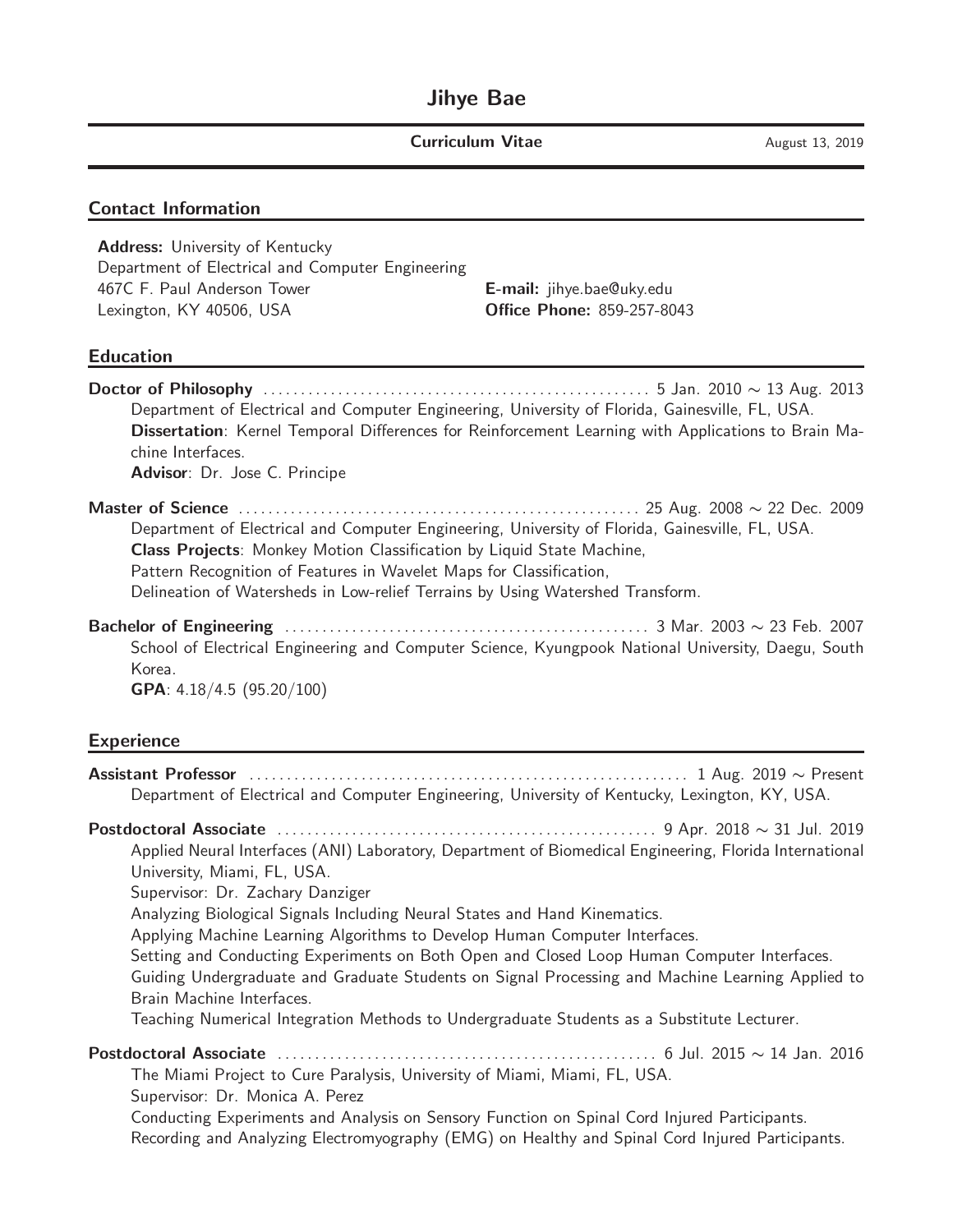| Setting and Conducting Experiments for Human Motion Analysis.<br>Conducting Gait Analysis on Healthy and Spinal Cord Injured Participants.<br>Guiding Graduate Students for EMG and 3D Motion Capture Data Recording.                                                                                   |
|---------------------------------------------------------------------------------------------------------------------------------------------------------------------------------------------------------------------------------------------------------------------------------------------------------|
| Neuronal Mass Dynamics (NMD) Laboratory, Department of Biomedical Engineering, Florida Interna-<br>tional University, Miami, FL, USA.<br>Supervisor: Dr. Jorge J. Riera                                                                                                                                 |
| Recording and Analyzing Electroencephalogram (EEG) on Both Rodents and Human.<br>Applying Machine Learning Algorithms and Signal Processing Techniques to EEG Analysis.<br>Mentoring Undergraduate and Graduate Students in EEG Analysis and Brain Source Localization.<br>Leading Neuro-Circuit Group. |
| Computational Neuro-Engineering Laboratory (CNEL), Department of Electrical and Computer Engi-<br>neering, University of Florida, Gainesville, FL, USA.<br>PI: Dr. Jose C. Principe<br>Supporting Agency: The Defense Advanced Research Projects Agency (DARPA).                                        |
| Developing Nonlinear Systems for Neural Decoding in Reinforcement Learning Brain Machine Interfaces.                                                                                                                                                                                                    |
| Water Resources Engineering Laboratory, Department of Civil Engineering, Keimyung University, Daegu,<br>South Korea.<br>Rainfall Recharge Analysis using Shannon's Entropy.                                                                                                                             |
| Tates Creek High School, Lexington, KY, USA.<br>Teaching Subjects: Geometry and Computer Applications 1.                                                                                                                                                                                                |
| Biomedical Electronics Laboratory, Kyungpook National University, Daegu, South Korea.<br>Observing Research and Getting Overall Knowledge of Bioelectronics.                                                                                                                                            |
| Wolseong Catholic Church, Daegu, South Korea.<br>Teaching Subject: Middle School Mathematics.                                                                                                                                                                                                           |
| Water Resources Engineering Laboratory, Keimyung University, Daegu, South Korea.<br>Typesetting and Preparing Presentation Slides.                                                                                                                                                                      |
| Overseas Volunteer Program of Kyungpook National University, Naujan, Mindoro, Philippines.<br>Teaching Computer Applications to Naujan Technical College and Naujan Municipal High School Stu-<br>dents.                                                                                                |
| Assistant Leader of the Computer Education Team.                                                                                                                                                                                                                                                        |
| Teaching Subject: High School Mathematics.                                                                                                                                                                                                                                                              |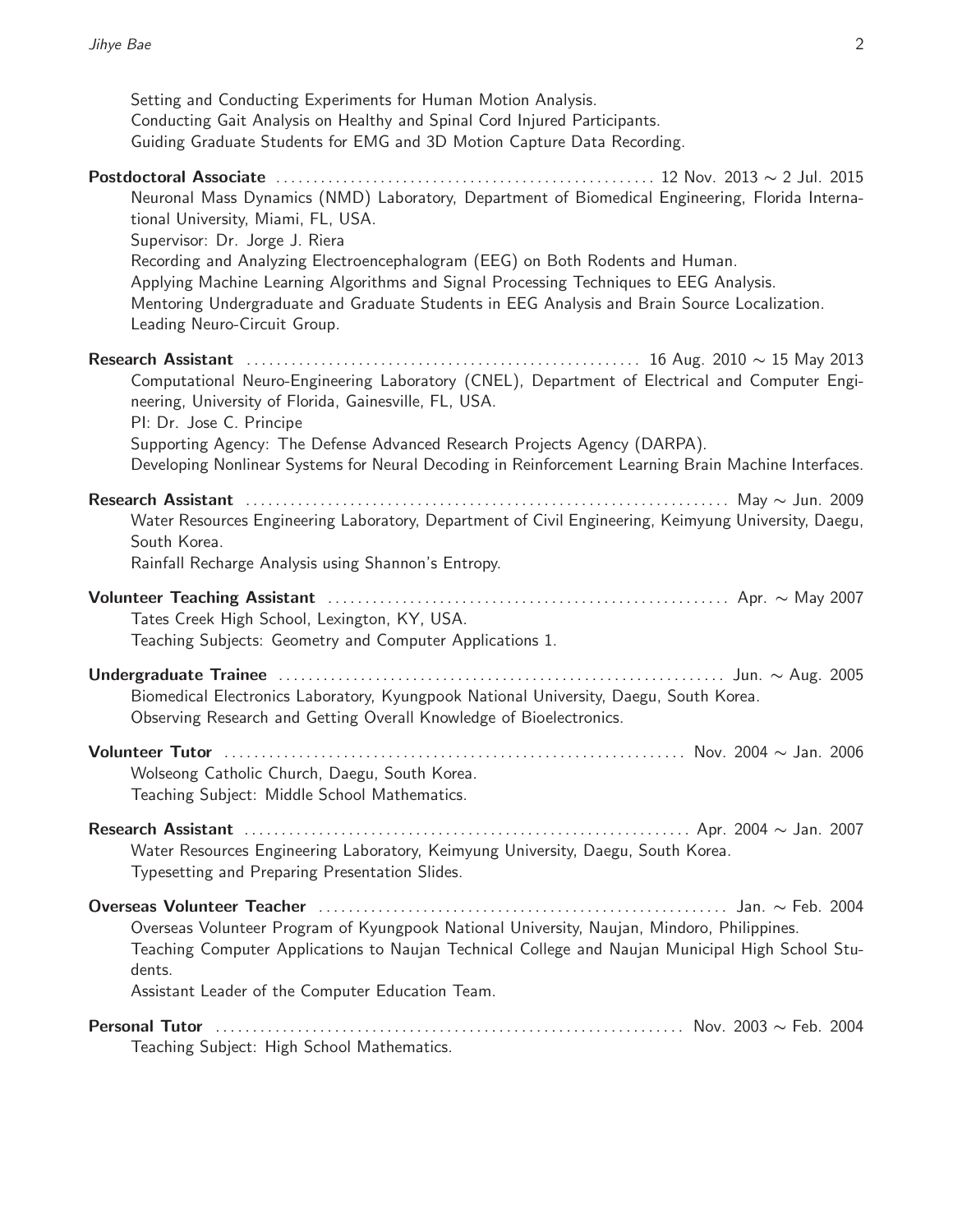## Distinctions and Awards

| ADVANCE Florida Network Women in STEM Scholars (AFN-WISS) Award  2019 Spring<br>Florida International University, Miami, FL, USA.                                                 |
|-----------------------------------------------------------------------------------------------------------------------------------------------------------------------------------|
| Achievement Award for New Engineering Graduate Students  2008 Fall ~ 2009 Fall<br>Department of Electrical and Computer Engineering, University of Florida, Gainesville, FL, USA. |
| Brain Korea (BK) 21, South Korea.                                                                                                                                                 |
| Kyungpook National University, Daegu, South Korea.                                                                                                                                |
| Department of Engineering, Kyungpook National University, Daegu, South Korea.                                                                                                     |
| Brain Korea (BK) 21, South Korea.                                                                                                                                                 |
| Kyungpook National University, Daegu, South Korea.                                                                                                                                |

### Computer skills

- Operating Systems: Windows.
- Text Processors: LATFX.
- Software Tools: MS Word, MS PowerPoint, MS Excel, Adobe Photoshop.
- Programming Languages:  $C/C++$ .
- Scientific Computation and Simulation Packages: MATLAB, P-SPICE.
- Data Acquisition and Analysis Software: LabVIEW, Cambridge Electronic Design Limited (CED) SPIKE2, Motion Capture System VICON.
- Data Analysis Software for EEG and fMRI: Brainstorm, EEGLAB, Statistical Parametric Mapping (SPM), Brain Electrical Source Analysis (BESA), EEG/MEG Analysis, Source Estimation, Visualization, and Multimodal Neuroimaging Software (EMSE), EEG and MEG Analysis and MRI Integration Software  $(asa^{TM}).$

## Academic Activities

- Judge of Poster Presentations at The McNair Scholars Research Conference, Florida International University, 2018.
- Judge of Poster Presentations at The Annual Biomedical Engineering (BME) Undergraduate Research Day, Department of Biomedical Engineering, Florida International University, 2018.
- Judge of Poster Presentations at The 4th Annual Biomedical Engineering (BME) Graduate Research Day, Department of Biomedical Engineering, Florida International University, 2014.
- Organizer of Brainstorm (EEG and Brain Source Analysis Software) Workshop in Miami, 2014.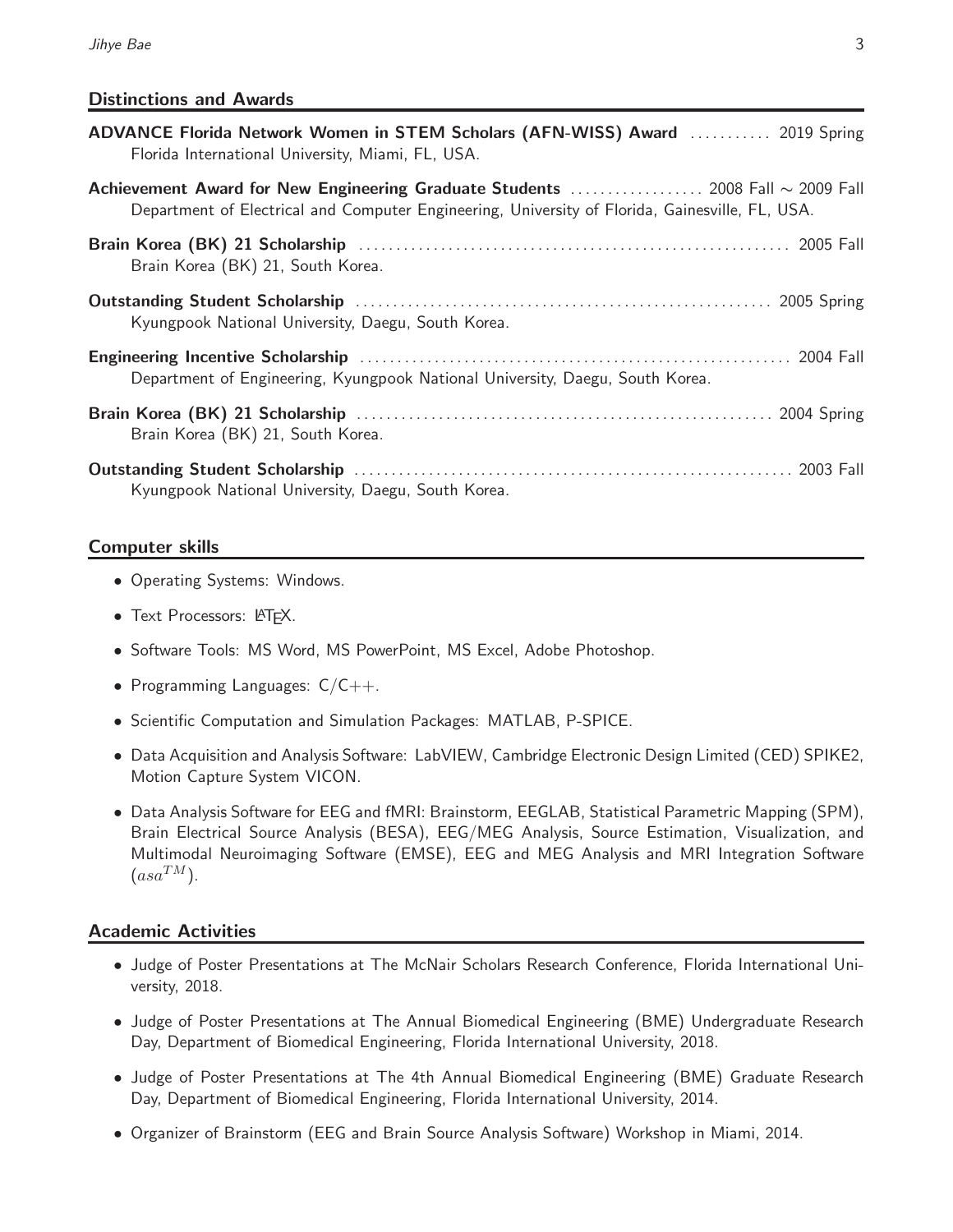- Member of Society for Neuroscience (SfN), 2014.
- Participant at the Professional Development Workshop (ProDeW) Held by Korean-American Scientists and Engineers Association (KSEA) Chicagoland, 2014.
- Member of Korean-American Scientists and Engineers Association (KSEA), 2014.
- Critic of Poster Presentations at the Advanced Research and Creativity in Honors (ARCH) Program, Florida International University, 2014.
- Conference Volunteer at the 33rd Annual International Conference of the IEEE Engineering in Medicine and Biology Society (EMBC), 2011.
- Student Member of IEEE, 2011.

#### Reviewer

- American Society for Engineering Education (ASEE) The Collaborative Network for Engineering and Computing Diversity (CoNECD), 2018.
- IEEE International Conference on Acoustics, Speech, and Signal Processing (ICASSP), 2018.
- IEEE Transactions on Cybernetics, 2016.
- IEEE Transactions on Neural Networks and Learning Systems (TNNLS), 2015, 2016, 2017, 2018, 2019.
- Computer Vision and Image Understanding (CVIU), 2015.
- Organization for Human Brain Mapping (OHBM), 2015.
- International Symposium on BIOMEDICAL IMAGING (ISBI), 2014.
- Frontiers in Neuroscience, Brain Imaging Methods, 2014.
- Journal of Magnetics (JOM), 2012.

#### Invited Talks

- Department of Computer Science Pizza Seminar Series . . . . . . . . . . . . . . . . . . . . . . . . . . . . . . . . . . . Nov. 2018 Department of Computer Science, University of Miami, Miami, FL, USA. Title: Development of Neural Decoders and Neural State Emulators Towards Practical Brain Machine Interfaces.
- Biomedical Engineering Research Seminar . . . . . . . . . . . . . . . . . . . . . . . . . . . . . . . . . . . . . . . . . . . . . . . Mar. 2017 Institute of Biomedical Engineering Research, Kyungpook National University, Daegu, South Korea. Title: Kernal Temporal Differences for Neural Decoding.
- Brain Korea (BK) 21 Seminar . . . . . . . . . . . . . . . . . . . . . . . . . . . . . . . . . . . . . . . . . . . . . . . . . . . . . . . . . . Jan. 2012 School of Electrical Engineering and Computer Science, Kyungpook National University, Daegu, South Korea.

Title: Reinforcement Learning via Kernel Temporal Difference.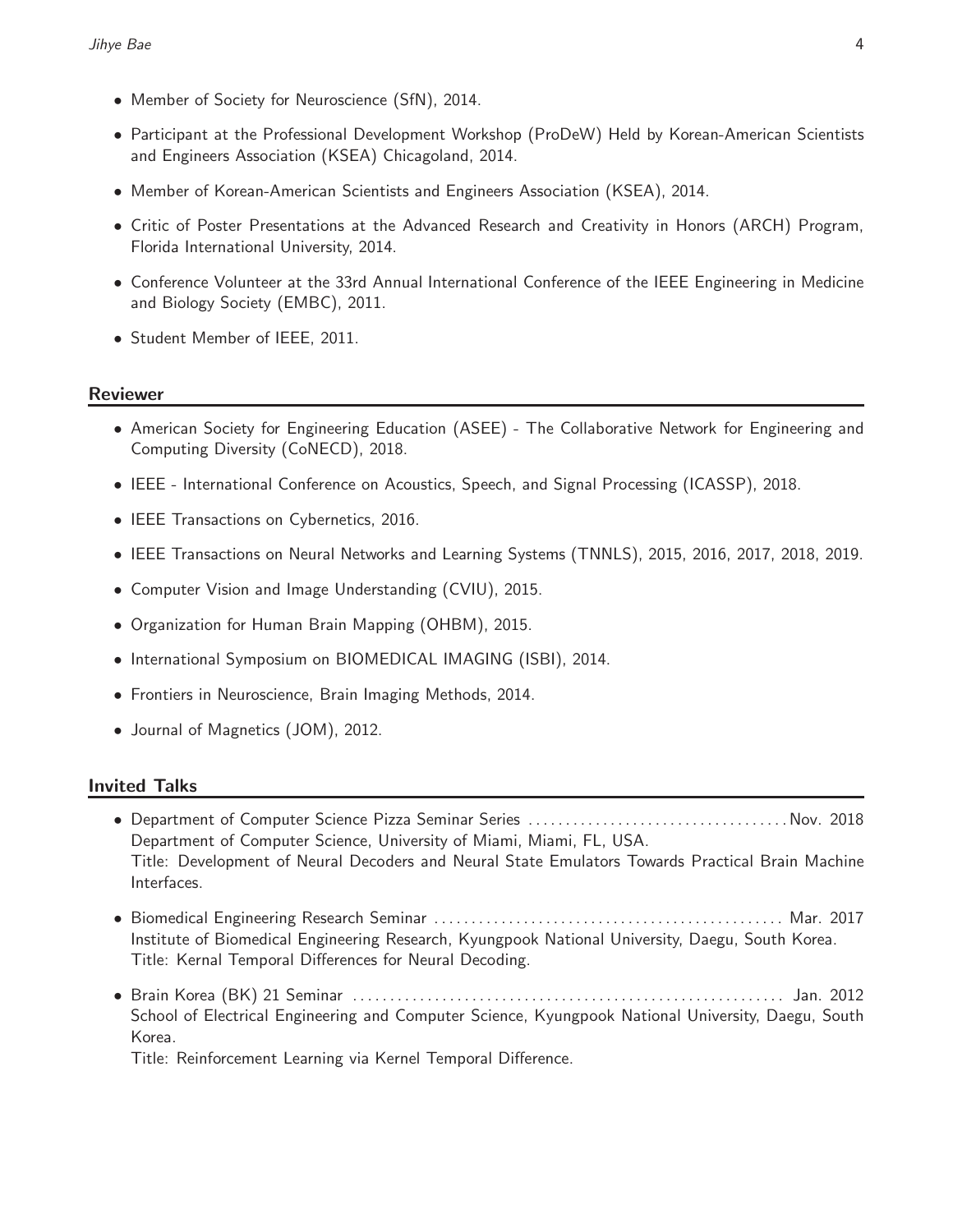# **Publications**

## Journal

- A. Deshmukh, J. Leichner, J. Bae, Y. Song, P. A. Valdes-Hernandez, W. C. Lin, and J. J. Riera. "Histological Characterization of the Irritative Zones in Focal Cortical Dysplasia Using a Preclinical Rat Model." Frontiers Cellular Neuroscience, eCollection 2018, doi: 10.3389/fncel.2018.00052, 2018.
- R. A. Macklin, J. Bae, M. Orell, K. D. Anderson, P. H. Ellaway, and M. A. Perez. "Time-Dependent Discrepancies between Assessments of Sensory Function after Incomplete Cervical Spinal Cord Injury." Journal of Neurotrauma, 34, pp. 1778-1786, doi: 10.1089/neu.2016.4433, 2017.
- P. A. Valdes-Hernandez, J. Bae, Y. Song, A. Sumiyoshi, E. Aubert-Vazquez, and J. J. Riera. "Validating Non-invasive EEG Source Imaging Using Optimal Electrode Configurations on a Representative Rat Head Model." Brain topography, pp. 1-26, 2016.
- Y. Song, R. A. Torres, S. Garcia, Y. Frometa, J. Bae, A. Deshmukh, W. Lin, Y. Zheng, and J. J. Riera. "Dysfunction of Neurovascular/Metabolic Coupling in Chronic Focal Epilepsy." IEEE Transactions on Biomedical Engineering, 63(1), pp. 97-110, 2016.
- J. Bae, A. Deshmukh, Y. Song, and J. Riera. "Brain Source Imaging in Preclinical Rat Models of Focal Epilepsy using High-Resolution EEG Recordings." Journal of Visualized Experiments, (100), e52700, doi:10.3791/52700, 2015.
- J. Bae, L. G. Sanchez Giraldo, E. A. Pohlmeyer, J. T. Francis, J. C. Sanchez, and J. C. Principe. "Kernel Temporal Differences for Neural Decoding." Computational Intelligence and Neuroscience, 2015, Article ID 481375, pp. 1-17, 2015.

## Conference Proceedings

- J. Bae, L. G. Sanchez Giraldo, J. T. Francis, and J. C. Principe. "Correntropy Kernel Temporal Differences for Reinforcement Learning Brain Machine Interfaces." The International Joint Conference on Neural Networks (IJCNN), 2014, pp. 2713-2717.
- J. Bae, L. G. Sanchez Giraldo, E. A. Pohlmeyer, J. C. Sanchez, and J. C. Principe. "A New Method of Concurrently Visualizing States, Values, and Actions in Reinforcement based Brain Machine Interfaces." The 35th Annual International Conference of the IEEE Engineering in Medicine and Biology Society (EMBS), 2013, pp. 5402-5405.
- A. J. Brockmeier, L. G. Sanchez Giraldo, M. S. Emigh, J. Bae, J. S. Choi, J. T. Francis, and J. C. Principe. "Information-Theoretic Metric Learning: 2-D Linear Projections of Neural Data for Visualization." The 35th Annual International Conference of the IEEE Engineering in Medicine and Biology Society (EMBS), 2013, pp. 5586-5589.
- J. Bae, L. Sanchez Giraldo, P. Chhatbar, J. Francis, J. Sanchez, and J. Principe. "Stochastic Kernel Temporal Difference for Reinforcement Learning." IEEE International Workshop on Machine Learning for Signal Processing (MLSP), 2011, pp. 1-6.
- J. Bae, P. Chhatbar, J. T. Francis, J. C. Sanchez, and J. C. Principe. "Reinforcement Learning via Kernel Temporal Difference." The 33rd Annual International Conference of the IEEE Engineering in Medicine and Biology Society (EMBS), 2011, pp. 5662-5665.

# **Abstracts**

• J. Bae, M. G. Perich, L. E. Miller, Z. C. Danziger. "Neural signal emulation for closed-loop intracortical brain computer interface decoder design." Society for Neuroscience (SfN), 2019.